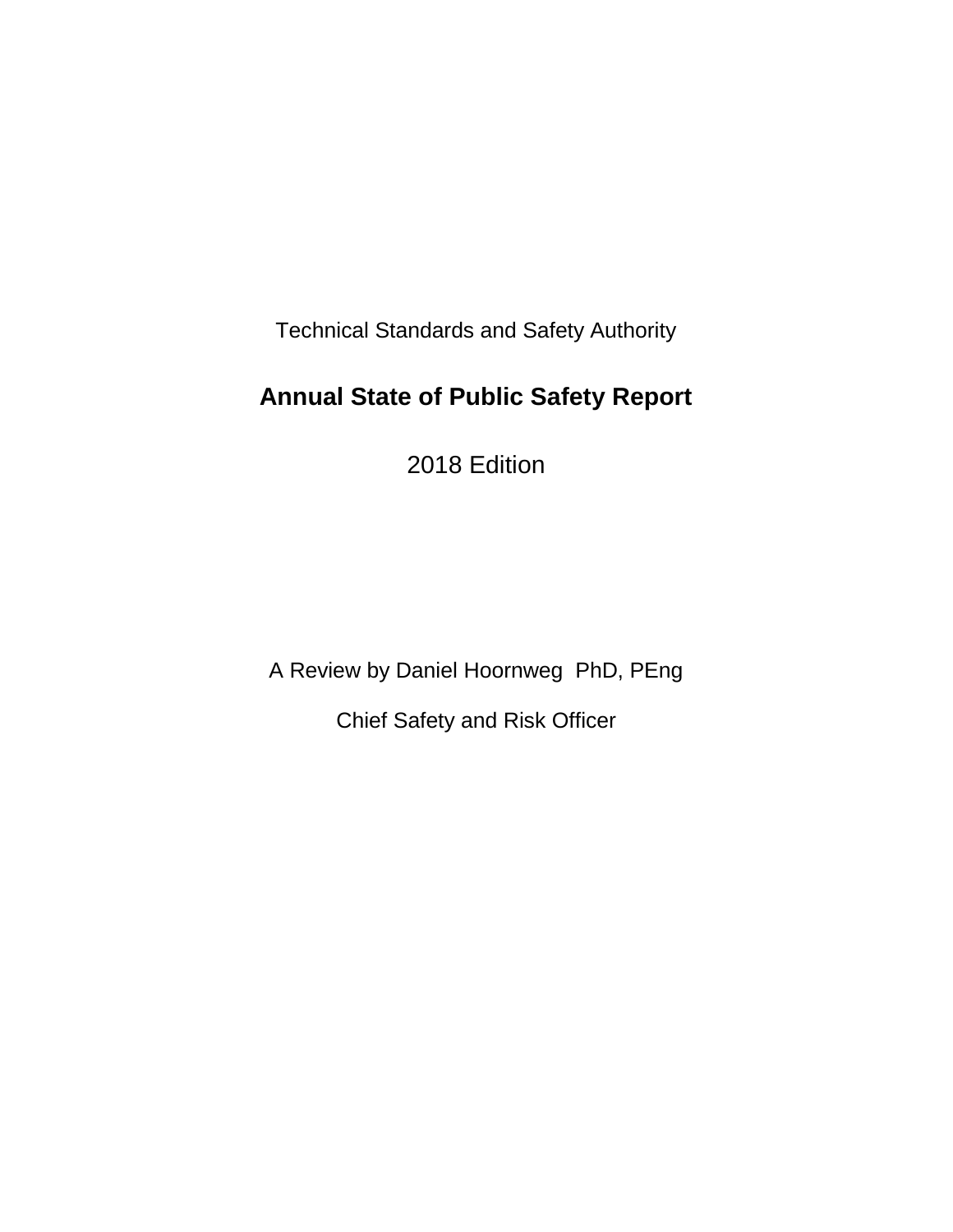#### **Summary**

This is a draft version. An additional annex will be provided summarizing an audit of ASPR data carried out in October.

The Annual State of Public Safety Report (ASPR) provides information on Ontario's public safety sector in the areas overseen by the Technical Standards and Safety Authority (TSSA). This year's ASPR provides the sixth year of the predictive measure 'risk of injury or fatality' (terminology converted to 'health impact' this year), to facilitate prediction of expected injury burden during the upcoming year. Trend analysis over a rolling five-year average is included. The metric is a valuable public policy tool as it enables temporal cross-sector and crossjurisdiction comparisons. This is the  $18<sup>th</sup>$  annual edition.

For at least the last five years carbon monoxide exposure in multi-unit residences and fuelrelated risks at private dwellings, are TSSA's highest (actionable) risk. Elevator risks in hospitals remain a top safety issue (actionable area). User interactions on elevators in retirement and long-term care homes, and fuels in academic locations are a top safety issue (actionable area) due to the vulnerable nature of served populations. Fuel risks in business units, food service locations, and retirement and long-term care homes, approach the risk threshold but do not exceed it, are subject to enhanced monitoring. All technologies periodically inspected by TSSA (core activities) are within acceptable risk levels. Pipeline strike occurrences and fuel contractor audit results were added to the Fuels Safety section. There was no demonstrable trend in the number of strike occurrences.

This is a review of TSSA's analysis of collected data and compliance trends (as reported by TSSA staff), it is not an assessment of data *per se*.

#### Comments and Recommendations

TSSA's top sources of risk in 2018 are: CO in apartments and condominiums; fuels in private dwellings; hospital elevators; user interactions on elevators in retirement and long-term care homes, and; fuels in schools. Areas demanding enhanced monitoring include fuel risks in retirement and long-term care homes, business units, and food service locations. These remain shared risks where TSSA is one of several safety partners.

Risk levels in three of the five actionable areas increased 2017 to 2018 (with user interactions on elevators in retirement and long-term care homes declining from 0.82 FE/mpy, 2017 to 0.70 FE/mpy, 2018). The five-year average of fatalities is down 40% from 2012.

TSSA deserves credit for addressing these complex risks. The ASPR could suggest what aspect of these risks fall solely within TSSA's mandate, and how these are linked (or not) to the overall, broader risk. The ASPR could also present a plan to address overall risks, and suggested outlines (or summaries of published plans) for various safety partner accountabilities. The ASPR's strength is its annual publication, allowing credible monitoring of trends. Even a simple list of the current understanding of which agencies are responsible for which safety aspects, would be a useful starting point. This can readily be adapted to monitor trends in broader multi-partner safety issues such as carbon monoxide poisoning and fuels. TSSA's top risks could be presented in a disaggregated manner, with TSSA-mandated risk trends outlined relative to human behaviour, and other key safety partners. For example, the pie-chart for amusement device rides already shows that 95% of the risk caused over the past eleven years was due to factors external to the regulatory environment.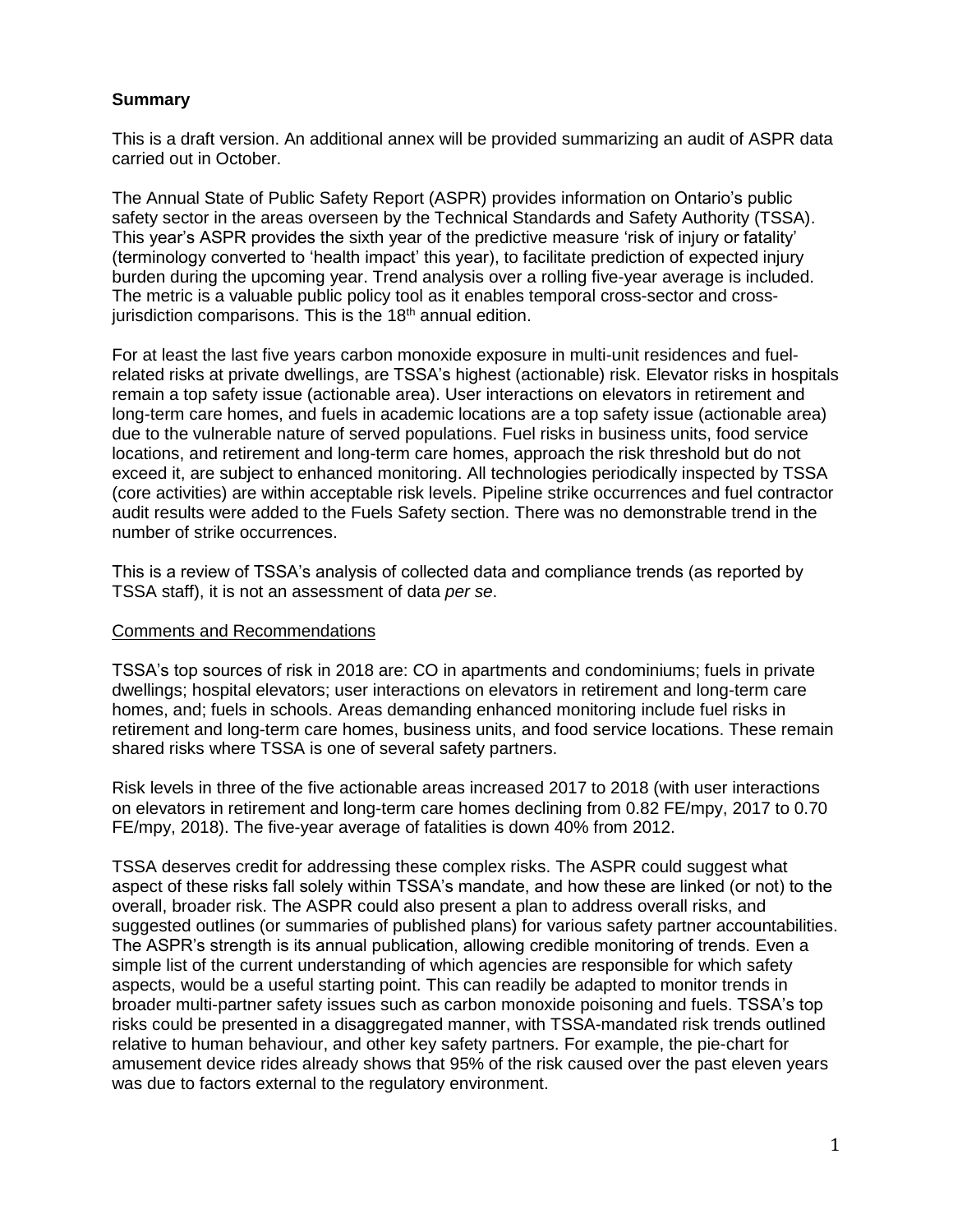The ASPR would benefit from a section outlining where TSSA's safety mandate is particularly shared with other safety partners. In the Statutory Directors comments section, reference could be made to the areas that are a shared mandate, e.g. elevator reliability, carbon monoxide poisoning in buildings. The ASPR could then track progress made on these shared initiatives.

\*\*\*\*\*

The following comments and recommendations also include updates of previous CSRO reviews.

- (i) Appendix F Legislation and Regulatory Information, is a useful addition to this year's ASPR. Statutory Directors, or alternate, should continue to provide the status of regulatory underpinnings and their opinions on effectiveness and areas for enhancement, e.g. when was legislation last updated, is there a review process underway (if so, expected schedule). Appendix F provides much of this information. Statutory Directors may also want to signal potential areas for enhanced future integration as new administrative authorities and government-supported programs are announced or discontinued.
- (ii) Elevator reliability (availability) is a complex issue with facets exceeding TSSA's safety mandate however on EDs (and possibly escalators) a short discussion on risk of inoperability (availability) continues to be warranted. This is not strictly a risk metric of the existing inspection regime, however absence of elevator (escalator) service can pose serious risks that could be acknowledged. Similarly, for EDs a discussion on entrapment trends is warranted (even though entrapments not regulated by TSSA). These issues could be raised in a 'shared mandate' section of the ASPR. Water exposure, and inoperability (and possibly entrapment) is a similar aspect that will likely grow in Ontario (especially in larger cities). Programing and plans may need to be added to discussions within future ASPRs.
- (iii) The ED and EM contractor rating system as proposed in the 2015 ASPR remains an important advancement, as is the suggestion of a clear time-bound strategy for improving compliance levels. Several jurisdictions publish similar contractor information. The importance of information on ED contractors is increasing in light of growing entrapments and (possibly) maintenance backlogs. Licenced condominium managers may also be a good source of information. Ideally no later than 1 January 2020, this information should be developed for monitoring, publicizing (perhaps with international comparators), and setting compliance levels (and service). These compliance level targets may need to be differentiated by type and location of building.
- (iv) The risk of elevators and fuel risk in retirement and long-term care homes is actionable or warrants enhanced monitoring. An integrated approach, combining the two sectors, as well as other agencies, may be useful. The 'special buildings pilot' might be expanded to bring in other safety partners.
- (v) As raised in earlier reviews, information on disaggregated risk highlighting the heterogeneity of risks by location could be a useful addition, e.g. certain risks in Northern Ontario vs City of Toronto, relative to the Province overall. Larger cities may concentrate certain risks (and economies of scale in oversight may be possible). Remote communities may require unique and collective approaches to maintenance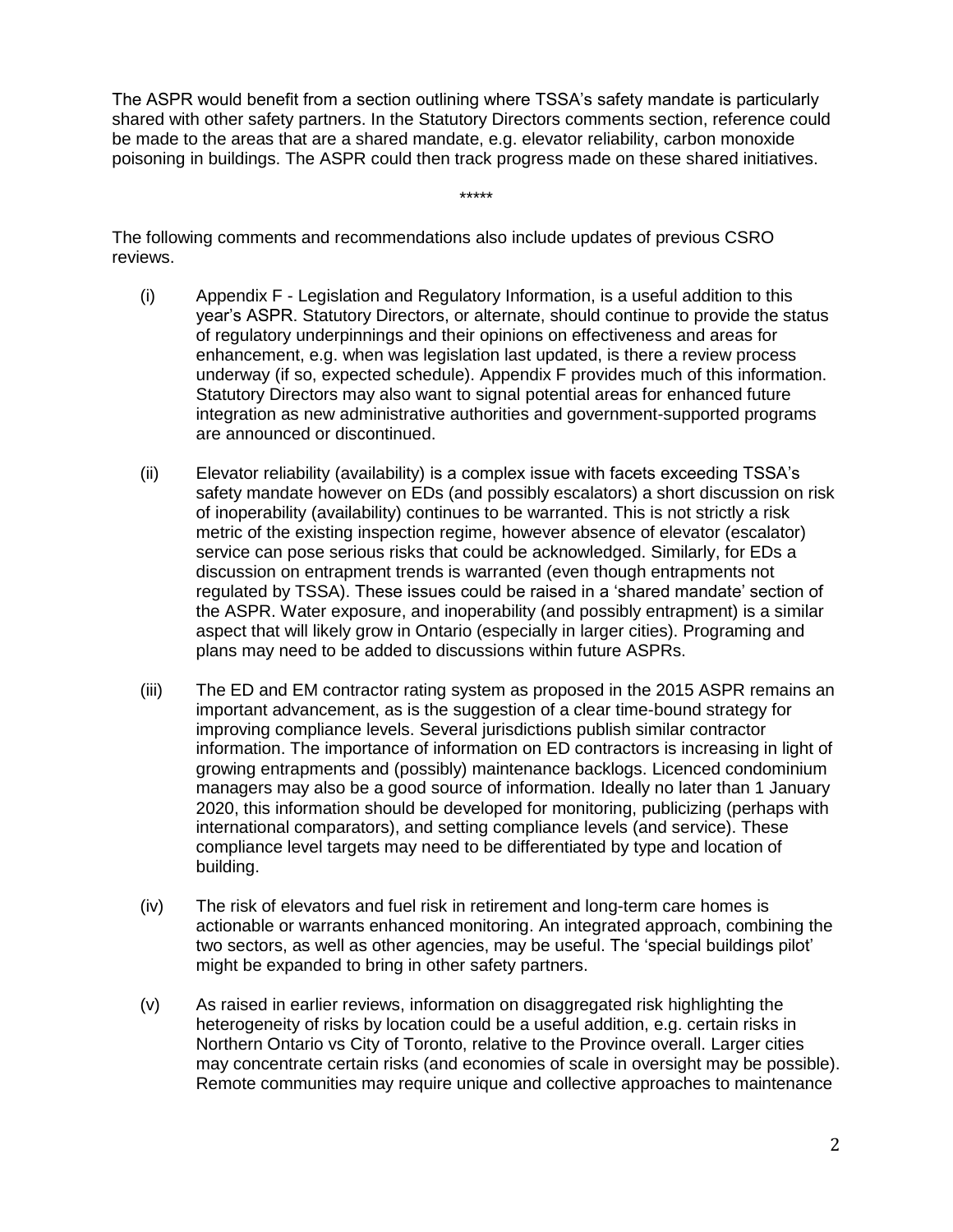and regulation. Most risk data is now disaggregated by populations. Disaggregating by location may be equally useful.

- (vi) TSSA may also wish to suggest a unique and combined approach to safety regulation for the Ring of Fire mining area. If the development goes ahead there may still be time to develop integrated approaches and combined inspections (integrating several Ministries and Agencies). Item raised in 2017 review.
- (vii) Similar to the catalytic role that TSSA took in helping MGCS and the province of Ontario address elevator availability, a multi-sector, multi-agency review of schools and hospitals may be warranted (e.g. CO, energy efficiency, resilience; Annex 1). Item raised in 2017 review.

# **Review of Specific Sectors**

Several recommendations from previous years remain.

#### Boilers and Pressure Vessels (BPV)

- (i) The marked increase in the number of occurrences (e.g. from 3 in 2017 to 18 in 2018), with corresponding increase in observed injury burden, reflects increased reporting by Ministry of Environment, Conservation and Parks on low-level releases of refrigerants. This is a prudent addition by TSSA considering recent serious ammonia leaks in other jurisdictions. Continued monitoring of releases is warranted, with possible regulatory action.
- (ii) There may be continued merit in integrating inspections of BPVs in schools with fuels inspections and energy efficiency – retrofit programs (as suggested in the Environmental Commissioner of Ontario's review, 'the need for energy efficiency and modernization in schools'). Fuel risk (with powered boilers) in schools continues to be a risk nexus.
- (iii) Continued comparison to the National Board's Violations Tracking KPI that started in 2017 should continue. Adding comparators from outside North America may be informative.
- Compliance rate  $(2014 2018)$ : 98%
- Increasing trend of 1% per year for the compliance rate
- In 2018 there were 18 reported occurrences and one permanent injury (marked increase in occurrences due to new reporting of low-level refrigerant releases
- Predictive model estimates risk of injury or fatality to Ontarians (from BPVs) to be 0.02 FE/mpy

#### Operating (Power) Engineers (OE)

- (i) As quickly as practicable TSSA should regularly publish the names of Operating Engineers licence holders, similar to Professional Engineers Ontario (either as part of TSSA 20/20, or separate).
- (ii) Continued involvement with national public-safety association (NAPSAC) on special requirements of ammonia cooled recreation facilities (areas), and possibly enhanced monitoring (oversight) may be warranted.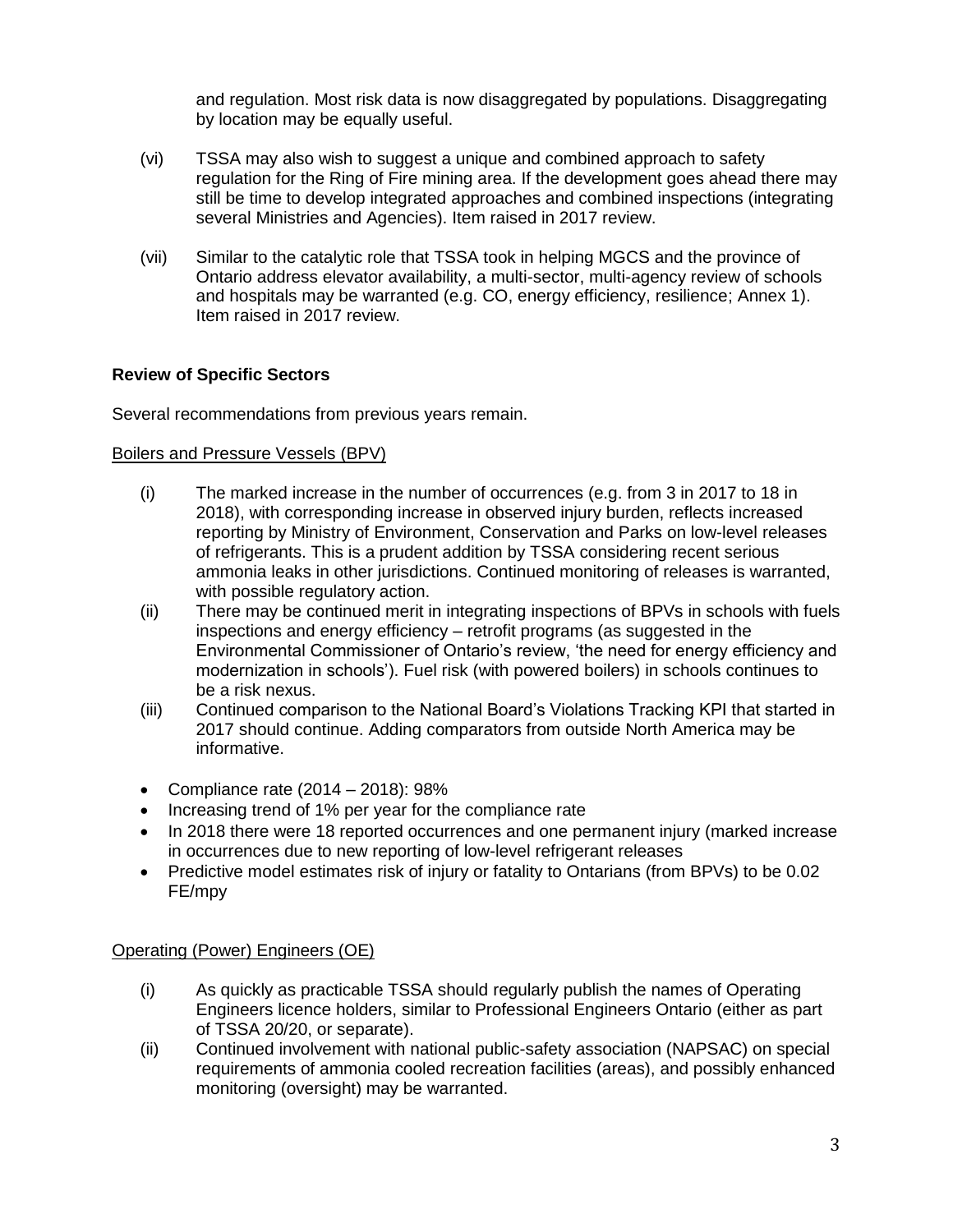- 41% compliance rate
- No observed trend in compliance rate; less than 1% of inspections pose unacceptable levels of risk
- Risk-based profile in Ontario remained 'low risk' (potential of 0.01 FE/mpy)
- 3,280 plants and 12,571 operating engineers (same as previous year) in Ontario (3,314 plants and 12,571 operating engineers in 2017)
- Three of four reported occurrences in 2018 involve ammonia leaks (two in recreational arenas)
- 34 high-risk facilities (down from 120 in 2016 and 46 in 2017)
- MGCS and TSSA undertaking a review of relevant regulation (Reg 219/01) progress stalled, awaiting resumption with new provincial government

# Amusement Devices (AD)

- (i) TSSA's commitment to review incident data and relative safety of Ontario's amusement devices in commendable. There is likely merit in reviewing these incidents within a broader framework of other jurisdictions (e.g. Canada, US, international).
- (ii) The role of ride operators is important in ensuring that users are adhering to rules. Ride operators are likely also important in efforts to make rides more accessible to persons with disabilities. TSSA's inspection practices to witness ride operation should be continued and perhaps enhanced.
- (iii) There may be merit in presenting number of riders at major facilities/rides (for trend analysis on number if users vs number of occurrences) – this is particularly relevant for waterslides
- (iv) TSSA should be prepared to comment on emergency situation and evacuation plans for major amusement facilities (municipalities may request these plans of operators)
- Approximately 2,468 permitted amusement devices in Ontario
- 4,028 occurrences 2008 2018 (188 permanent and 3,644 non-permanent injuries; 19 permanent injuries in 2018)
- Potential risk of injury or fatality 0.14 FE/mpy
- About 4% of all inspections in past five years pose unacceptable levels of risk (ranges from 2% to 6%)
- Only one 'high-risk' device (a waterslide)
- 63% compliance rate (with 5% per year decreasing trend)
- Increasing occurrences and injuries of approximately 6 to 7% per year
- 95% of risk due to external factors (outside TSSA regulatory mandate, e.g. user behavior); 95% of all amusement occurrences due to human factors
- Trips and falls account for nearly almost half (47%) of observed injury burden
- Over the past 9 years injuries on waterslides make up 48% of observed injury burden
- Increasing trends in number of occurrences and injuries reported over the last three years, likely attributable to better reporting
- Rides with highest levels of physical impacts (43% of human factor occurrences 13% of injury burden) were waterslides, ziplines, coaster rides and circular rides (29%, 22%, 14% and 11% of impacts respectively)
- Rides with highest levels of trips and falls (19% of human factor occurrences 47% of injury burden) were waterslides, circular rides, and coaster (46%, 17%, 11% of impacts respectively) – 95% of injury burden occurred at waterslides, most typically in the flume area of the ride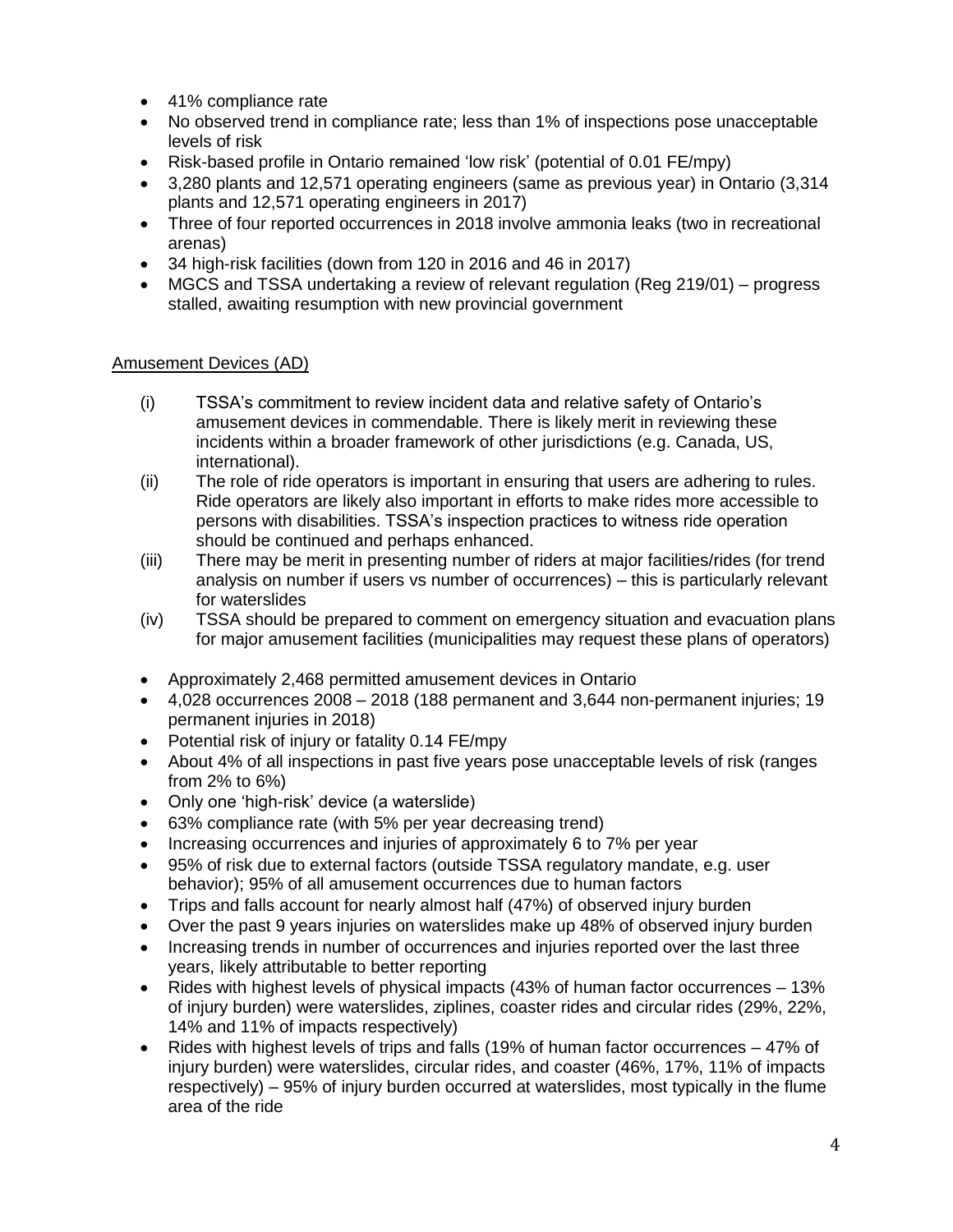# Elevating Devices (ED)

- (i) TSSA should make much of its elevator data readily available through website, e.g. licenses and inspection dates; perhaps as part of the Province of Ontario's 'Open Data' efforts [either within or separate of TSSA 20/20].
- (ii) Identifying and targeting 'actionable areas' for higher risk in hospitals (3.49 FE/mpy) and user interactions in retirement and long-term care homes (0.70 FE/mpy) is commendable.
- (iii) A specific target date for publication of ED information (and scope of data publication) should be proposed by TSSA, regardless of TSSA 20/20 efforts. Applicability of this data (e.g. by hospitals, homes for the aged, public housing, schools, rental residential buildings, commercial, etc.) should be assessed.
- (iv) With concerns about continued trend in decreasing compliance, benchmarking with other jurisdictions may be informative. So too specific trend analysis on key manufacturers.
- (v) As soon as practicable, TSSA should post when elevators (and escalators) are ordered shut-down by TSSA (in the City of Toronto this might be part of the new multi-unit residential building licensing program).
- (vi) Elevator entrapment incidences are typically compiled by local fire departments (and 911 calls). Strictly speaking, elevator entrapments (and water exposure) are not under TSSA's mandate, however as entrapments present a potential safety risk (e.g. people trying to escape), and are a general reflection of the efficacy of overall maintenance, incidents should be tracked (and possibly posted), particularly in the Greater Toronto Area. Flooding of elevators, and shafts, should be included in compiled data.
- (vii) TSSA and MGCS should ensure that mandatory courses required for licencing Condominium Mangers include information on elevator maintenance standards, industry practices, and best-practices in service contracts.
- (viii) The status and Implementation of Bill 8, Elevator Availability Act, 2018, *vis a vis* the new provincial government (MGCS and TSSA roles) needs to be confirmed. The evolution and implementation of the regulation should be included as a case study of the 'Making of a Modern Regulator' study; there are likely important lessons.
- (ix) Elevator occurrences caused by damage due to water exposure continues to increase. How these occurrences might be impacted by climate change and efforts toward greater building resilience should be monitored (inclusion in City of Toronto's storm-water master plan is a minimum contribution).
- 55,812 elevators licensed in Ontario (a decrease of 400 from 2017)
- Two actionable areas identified: elevator risk in hospitals and user interactions in retirement and long-term care homes
- 4,199 occurrences 2008 2018 (8 fatalities, 81 permanent and 1,445 non-permanent injuries)
- Observed injury burden of approximately 0.04 FE/mpy (same as 2017); potential health impact 0.70 FE/mpy (up from 0.48 FE/mpy in 2017)
- Unacceptable level of risk in retirement and long-term care homes of 0.70 FE/mpy (down from 0.82 FE/mpy in 2017; often due to door closing occurrences (primary) and levelling occurrences (secondary), largely attributed to human factors and defective equipment)
- Overall occurrences demonstrate an increasing trend of approximately 7% per year (13% if water exposure included – 36% of all external factors)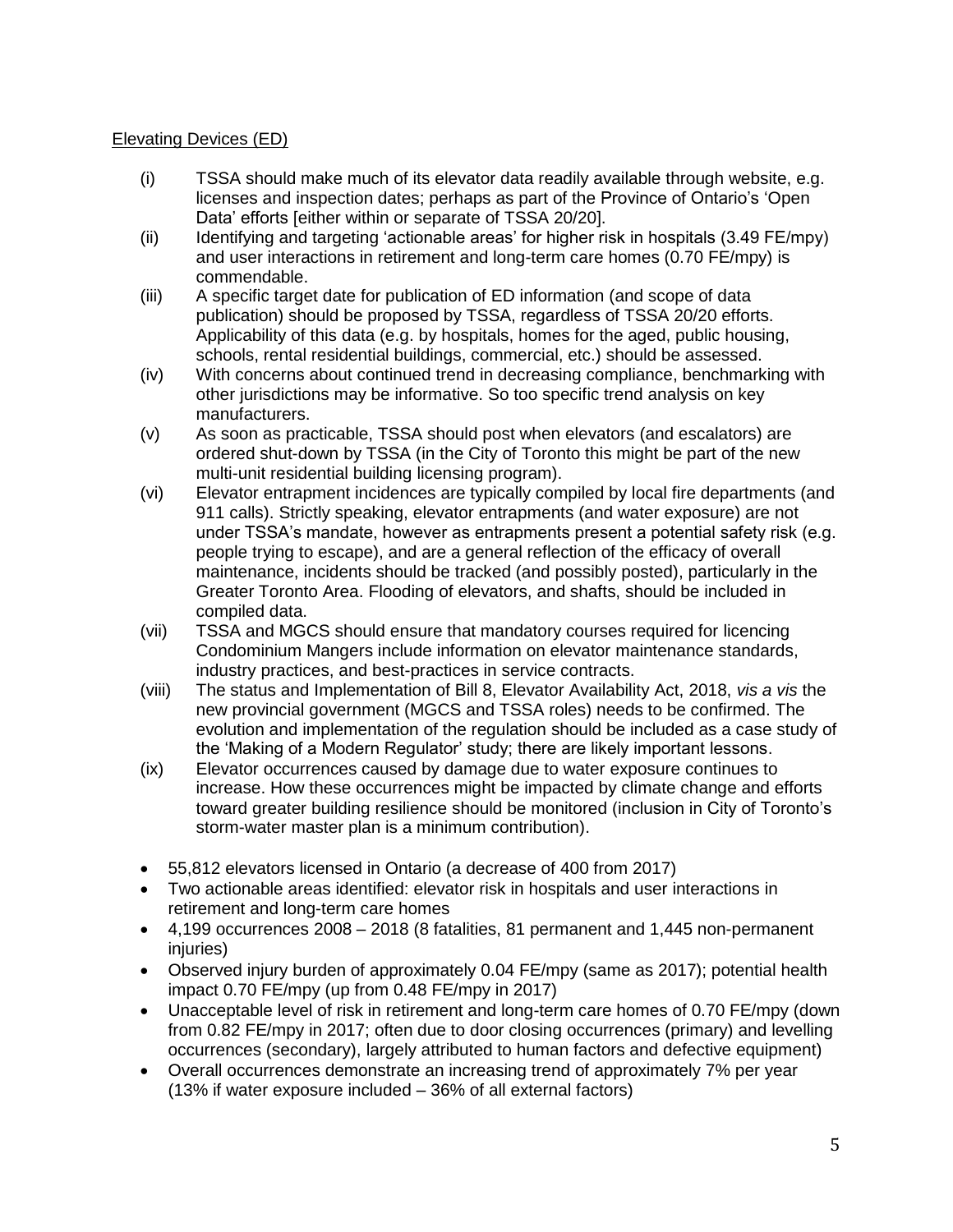- Median compliance rate of 23% (decreasing by 2% per year)
- 69% of estimated historical risk (last eleven years) due to factors external to regulatory requirements (most external factor occurrences due to human factors)
- Decline in 'high-risk' devices over 5 years (large increase from last year)
- Hotels make up only 6% of occurrences of elevator doors closing on passengers, however there is an increasing trend in the number of these occurrences of 21% per year
- Rental locations accounted for only 16% of occurrences of elevator doors closing on passengers, but 82% of associated injury burden
- Damage due to water exposure accounted for 36% of occurrences
- Passengers struck by closing doors main cause of injury (51% of observed injury)

# Escalators and Moving Walks (EM)

- (i) Continued focus at mass transit facilities is warranted. Trip/fall occurrences continue to increase 6% per year (entrapments increase by 13%). Operating escalators in transit facilities are particularly important in emergency events (affect of water exposure not clear).
- (ii) Overall there remains a need for improved compliance rate as stated in Director's comments. The links and commonality with elevators may be important ('escalator availability' likely also an issue to emerge, similar to elevator availability.
- (iii) The Director's messaging to industry to enhance level of compliance related to required maintenance is commendable.
- Over 2,100 installations regulated by TSSA in Ontario
- 6,503 occurrences 2008 2018 (1 fatality, 41 permanent and 4,424 non-permanent injuries – occurrences increasing by 4% per year)
- 10% compliance rate (no demonstrable trend)
- 97% of risk may be caused by factors external to regulatory requirements
- Predictive model estimates a risk of injury or fatality to Ontarians of 0.07 FE/mpy
- Trips and falls account for over 90% of human factor occurrences and almost 100% of associated injury burden
- Mass transportation locations account for nearly 60% of trip/fall occurrences (increasing by 6% per year)
- One high-risk device (at a mass transit location), over 51% of all medium risk devices in mercantile locations (which comprise 39% of entire provincial inventory)

# Ski Lifts (SL)

- (i) Addressing major non-compliance through complementary services such as Ski Instructors continues to provide benefits. With 95% of risk continuing to be due to factors external to the regulatory environment public education remains critical (perhaps in conjunction with other risks on the ski hill).
- (ii) Continued partnership development with Canadian Ski Instructors Alliance and Parachute Canada, with educational videos on how to safely ride passenger ropeways appear to be positively influencing user behavior.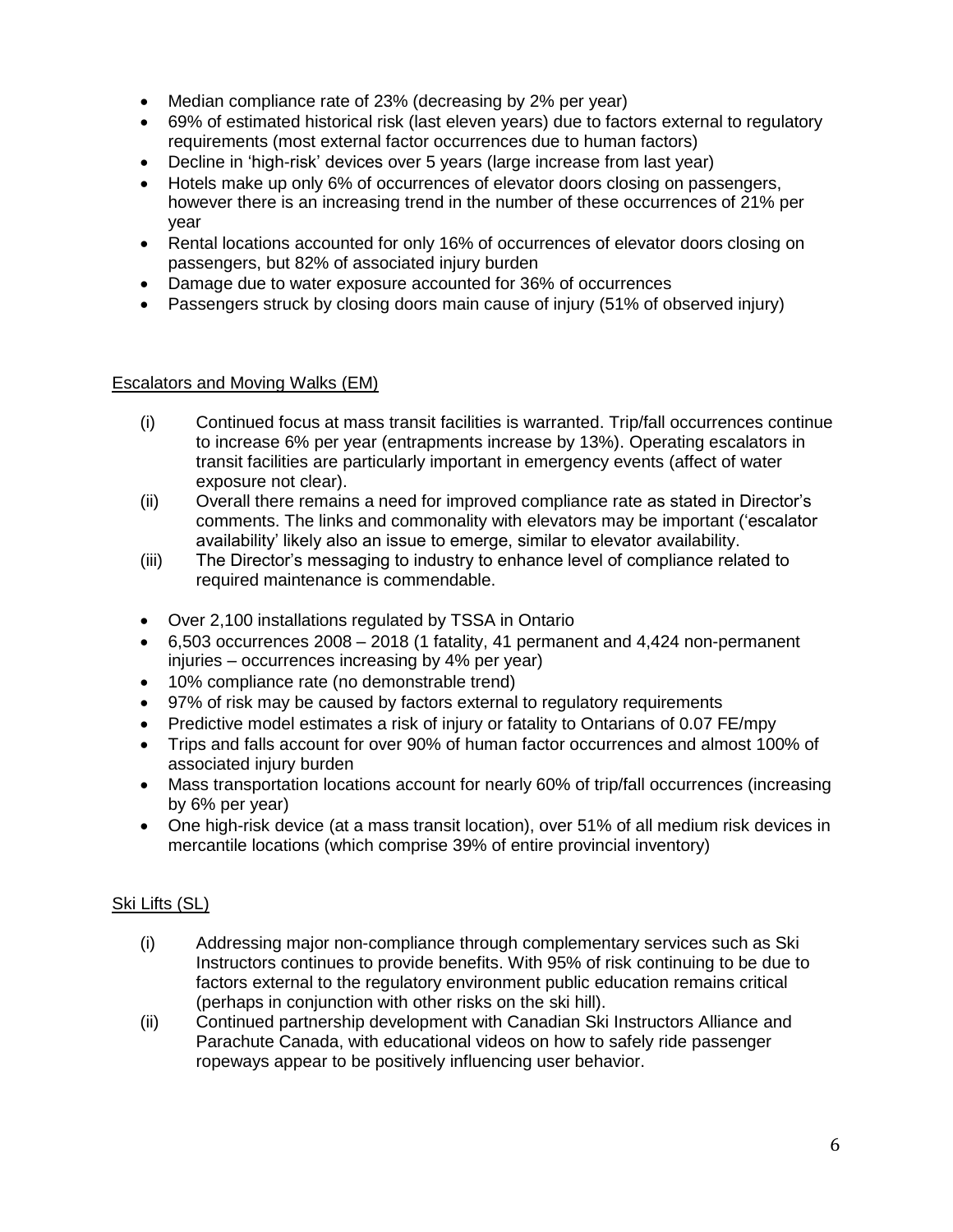- 254 ski lifts in Ontario
- 958 occurrences 2008 2018 (26 permanent and 776 non-permanent injuries)
- 95% of estimated risk caused by factors external to regulatory requirements
- External factors 48% falls, 30% physical impacts, 9% entanglement (same as 2017)
- No high-risk devices in Ontario (six medium-risk devices)
- No discernible trend for occurrences, fatalities or injuries
- 51% inspection compliance rate
- Predictive model risk of injury or fatality to Ontarians of 0.02 FE/mpy (same as 2017)

### Fuels (FS)

 $\overline{a}$ 

- (i) Fuels continue to represent the largest risk center under TSSA's oversight. The potential risk of injury or fatality is 1.89FE/mpy (an 'unacceptable le level'). The fuels sector warrants continued focus for enhanced regulatory approaches.
- (ii) The need for a long term strategy to address CO risk (across all sectors and facilities) remains. As a minimum, special buildings (especially schools and health-, long-term care facilities) and new building technologies (e.g. net zero energy homes) need to be included in the strategy. The strategy also needs to reflect that the largest source of risk at private dwellings continues to be CO release (e.g. an unacceptably high of 5.32 FE/mpy at apartments and condominiums and 3.73 FE/mpy at private dwellings).
- (iii) The CO strategy might take advantage of the new requirement that Home Inspectors are now licenced in Ontario (MGCS may be able to facilitate discussions with inspection programs to include potential CO release assessments, with input from TSSA – this is already taking place on resilience – adaptation – enhancements for single-family dwellings, e.g. new program at Seneca College). If the level of knowledge required to make an adequate CO release assessment is beyond the scope of a home inspection, revisions to the training or inspection process may be warranted.<sup>1</sup>
- (iv) Inclusion of pipeline strikes is a prudent addition to the ASPR. Continued partnership with Ontario Regional Common Ground Alliance important to reduce occurrences.
- (v) Subsequent phases of the Special Buildings Inspections Pilot to address schools is welcome (from 2016-2017). Reviews should include a focus on integrated support by various safety partners, and facilities upgrading, e.g. replacement of boilers and HVAC systems.<sup>2</sup>
- (vi) MGCS should ensure that through the recently enacted licencing requirements for Home Inspectors, (single family) home inspections include consideration of CO poisoning potential and assessment of common avenues of risk (as part of inspection process), or provide homeowners with alternate plan to address potential CO issues. Similarly, Condominium licence-holders should be provided a rudimentary understanding of CO risks in buildings through their course-work requirements.

<sup>1</sup> The single largest cause of CO occurrences is inadequate maintenance, e.g. venting issues including blocked or broken venting and chimneys. Perhaps this aspect alone could be assessed by home inspectors and energy auditors.

<sup>2</sup> TSSA partnering with OMC of the OASBO (maintenance arm of the school boards) is an excellent initiative. How the lack of maintenance in schools, and its contribution to CO risk, relates to other maintenance backlogs should be monitored, and communicated as necessary. Progress could be reported in subsequent ASPRs.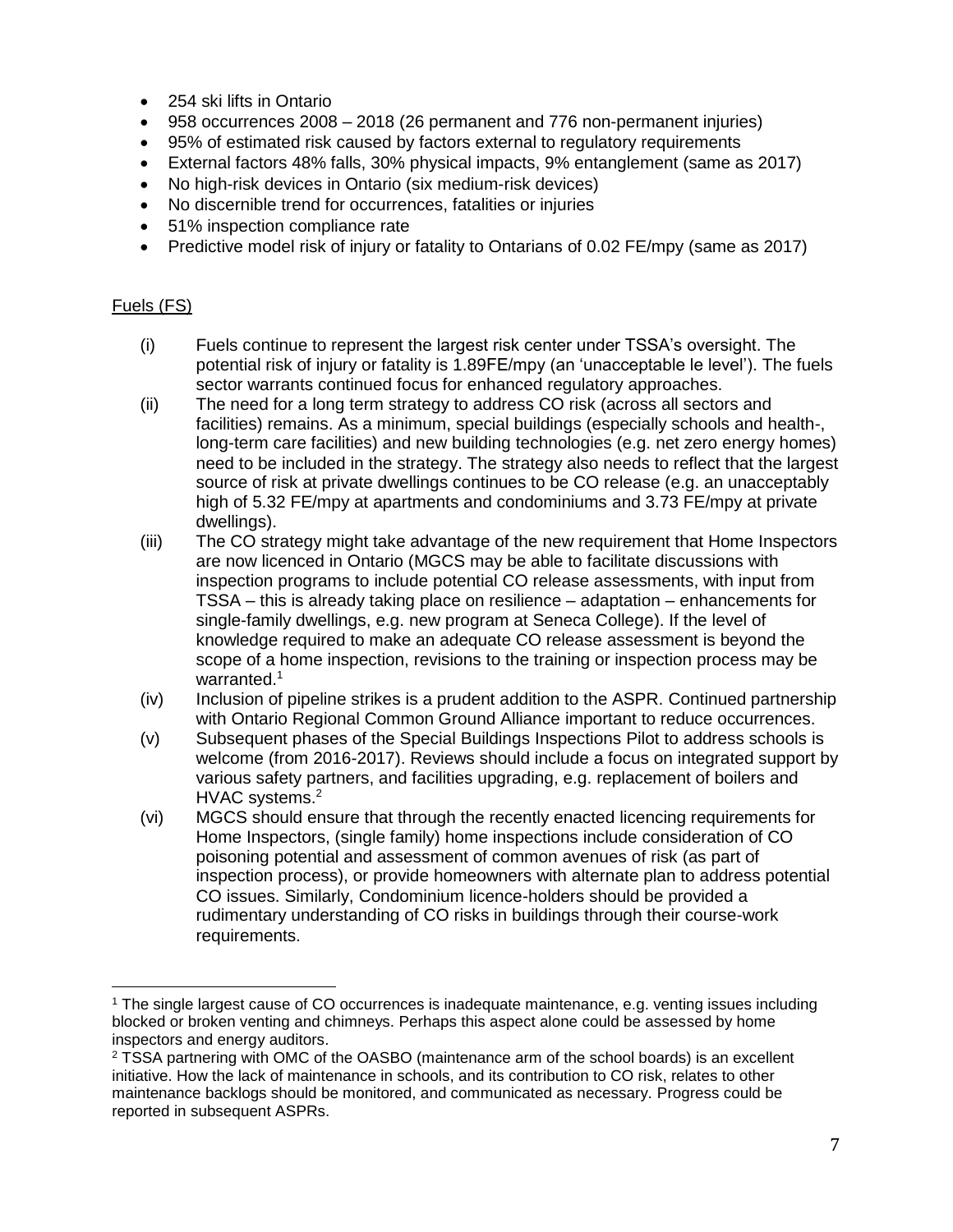- Fuels represent the largest risk center under TSSA's oversight
- 7,880 occurrences 2008 2018 (48 fatalities, 152 permanent and 521 non-permanent injuries). 4,220 liquid fuel and 1,346 propane facilities.
- From 2008 2018 there were 25,356 pipeline strikes; no demonstrable trend
- Average injury burden of 0.33 FE/mpy (0.07 FE/mpy in 2018) and predictive estimate (potential) of risk of injury or fatality from fuel-fired appliances of 1.89 FE/mpy.
- Largest source of risk continues to be CO release (estimated at 5.32 FE/mpy CO risks at apartments and 3.73 FE/mpy at private dwellings; well above international benchmark of 1.0 FE/mpy)
- Majority of all vapour releases observed in academic institutions continues to be due to improper or negligent work practices
- TSSA planning multi-sector partnerships to: raise awareness of CO issues with global partners, managing risks at multi-residential location (including the City of Toronto), commercial building project, managing risks at institutions housing vulnerable populations (including partnering with the Operations, Maintenance and Construction (OMC) committee of the Ontario Association of School Board Officials

# Emerging Issues in Fuels Safety

Continued from last year – Impending introduction of hydrogen fueling stations along 400-series highways for heavy-duty trucks; possible use of cell-phones near fuel-pumps (Ontario, apparently only jurisdiction in North America that continues to ban the practice); hydrogen production and transmission by pipeline (e.g. Hydrogenics, Enbridge – Markham Power powerto-gas pilot); liquefied natural gas (LNG) for small plants; refueling and vehicles standards development; possible Canada-US-Mexico fuels standards harmonization (despite current NAFTA re-negotiation); increasing incidence of carbon monoxide poisoning in residential buildings (where TSSA has limited regulatory capacity); Special Buildings Inspections Pilot; closure of fuel stations, particularly in Northern Ontario; the Fuels sector in Ontario may provide a good platform for innovation and proactive management relative to North America wide programming,

Interest in fugitive emissions (leaks), especially those from natural gas pipelines and equipment, will grow. Natural gas (methane) has a global warming potential (GWP) more than 25-times CO2. These emissions are of concern because of their potential to: (i) contribute to climate change (growing concern); (ii) impact public health (growing area of research), and; (iii) potential for fire and explosion. On the other hand, natural gas is of growing value in the transportation sector where it can provide similar power levels to gasoline and diesel fuels with 30% less GHG emissions (and less particulate pollution and noise).

As efforts continue to make homes more energy efficient (e.g. net energy zero), the potential of CO poisoning may increase, as homes are actually more air-tight. Municipalities will need to ensure that final building inspections of new homes consider this (perhaps with advice from TSSA).

Most of the 'special buildings' defined targeted in the fuels sector pilot program are government managed (and financed) facilities, e.g. hospitals and schools, Therefore punitive fees and shutting down elevators and fuel systems, may target the wrong people. A comprehensive program with a consolidated, integrated maintenance program is likely the most effective way to enhance compliance in a cost-effective manner, while also meeting other ancillary facilities requirements. Local municipalities are also important safety partners, e.g. Fire Departments.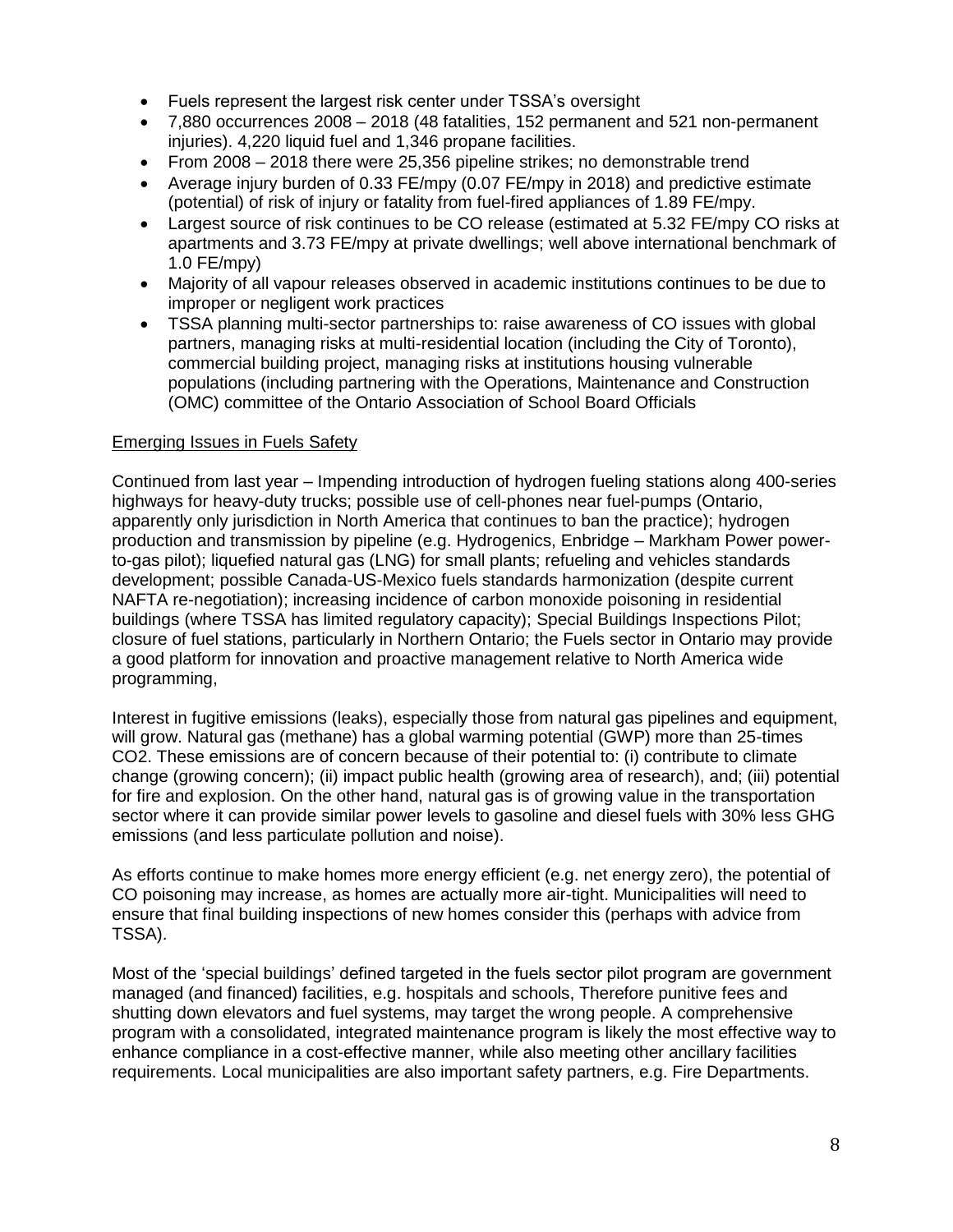#### Upholstered and Stuffed Articles (USA)

- In 2018 conducted 1,808 inspections, issued 13,740 orders
- Over past seven years five incidents involving 6 people (contaminated fill material); 30 'near misses'

#### Emerging Issues in Upholstered and Stuffed Articles

"The Ministry of Government and Consumer Services (MGCS) will revisit plans to modernize the regulation for TSSA's USA program at a future date." In the mean time the existing regulation remains in force, with TSSA regulation oversight.

#### **Reviewing the Data**

This review does not audit the data presented in the ASPR. This task is part of TSSA's internal audit functions. A random review of baseline data was completed in October 2018 and will be provided in the next Annual Report. This is the 18<sup>th</sup> edition of the ASPR, now with 5 consecutive years of aggregated rolling averages (over 5 years) and RIDM-based probabilistic risk assessments through collected and inferred data. These evaluations are assumed sufficiently robust to enable risk-based responses, e.g. shifting the timing of inspections in sectors such as licensed propane facilities. This can provide significant cost savings (without increasing risk) and help to focus inspections and regulations on areas of greater risk. As much of TSSA's risk profiling is based on available and interpreted data, this information should be as public and readily accessible as possible.

Public trust is a key aspect of effective RIDM. This trust is largely based on public respect in data and its interpretation. The ASPR presents much of this data. As part of the TSSA 20/20 process efforts should continue to look for ways that this data could continue to be readily available with enhanced 'user friendliness'.

#### **Ontario Risks Outlook – 2018 (Continued from previous years)**

Started in 2015 the Ontario Risks Outlook provides a consolidated snapshot of Ontario's risk landscape. Risks are projections of future impacts of both injury burden and potential economic losses borne by Ontarians. The risks include regional downscaling of global risks from the World Economic Forum and ranking of Canada's leading rates of disability-adjusted life years (DALYs) relative to comparator countries in 2010 (Institute for Health Metrics and Evaluation, 2015). WEF risk ratings are updated annually; Canada's health metrics are not yet regularly updated.

The Health Metrics and Evaluation report provides ranking and relative quantification in terms of years of life lost to unintentional or intentional injury, such as self-harm, road injury, falls, and interpersonal violence. Costs of preventable injuries are quantified through Parachute Canada in collaboration with the Conference Board of Canada.

For comparative purposes the list includes the top five causes of injury in Ontario (direct and indirect impacts – not updated since 2015 report) and proposed top five regionally manifest large-scale risks (potential impacts – updated annually by WEF, see 13<sup>th</sup> annual report).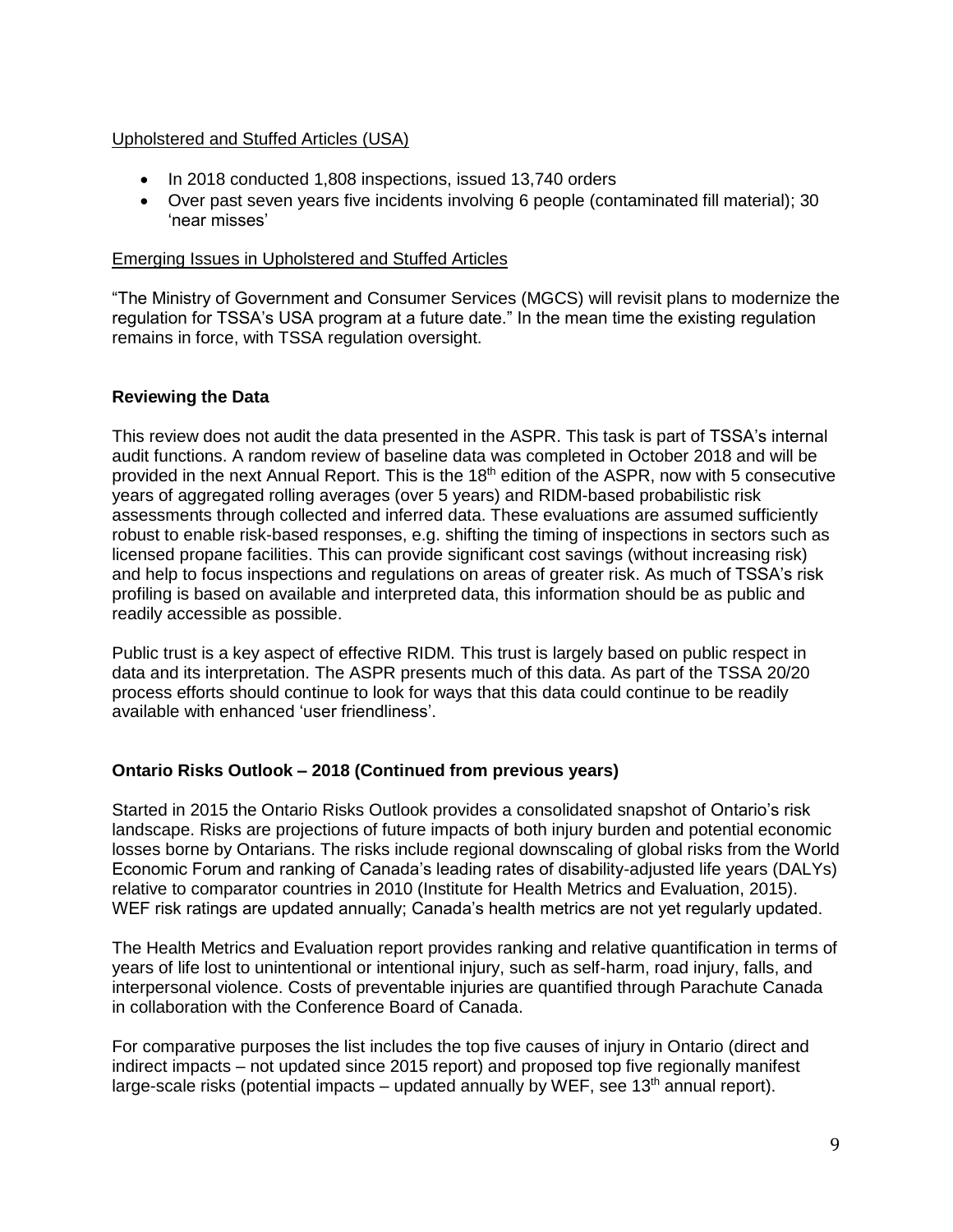This remains an informal attempt to compare two types of risk – personal injury and large-scale trends (macro issues). By using a common metric (burden of disease and financial costs) public policy initiatives can be designed to maximize potential risk mitigation benefits across sectors.

The mandate of TSSA within the broader Ontario risk landscape, provides ancillary economic benefits and relevant metrics outside the delegated sectors. Falls, for example, exact a very large economic burden on Ontario. TSSA's work on elevating devices, and the critical nature of user behavior, bears this out. Public safety messaging for elevators developed by TSSA may readily be adapted to other areas. Unintentional poisoning is another area with wide public messaging potential (see CSRO draft Annual Report, August 2018).

# Draft top Ontario's Risks Outlook – 2018

- Failure of critical infrastructure including cyber attacks
- Failure of climate change mitigation and adaptation, natural disasters
- Falls
- Transport Incidents
- Self-harm
- Unintentional poisoning
- Rapid spread of infectious disease and food-borne ailments
- Water supply and quality
- Conflict including terrorism, collapse of governance, and weapons of mass destruction
- Violence (personal)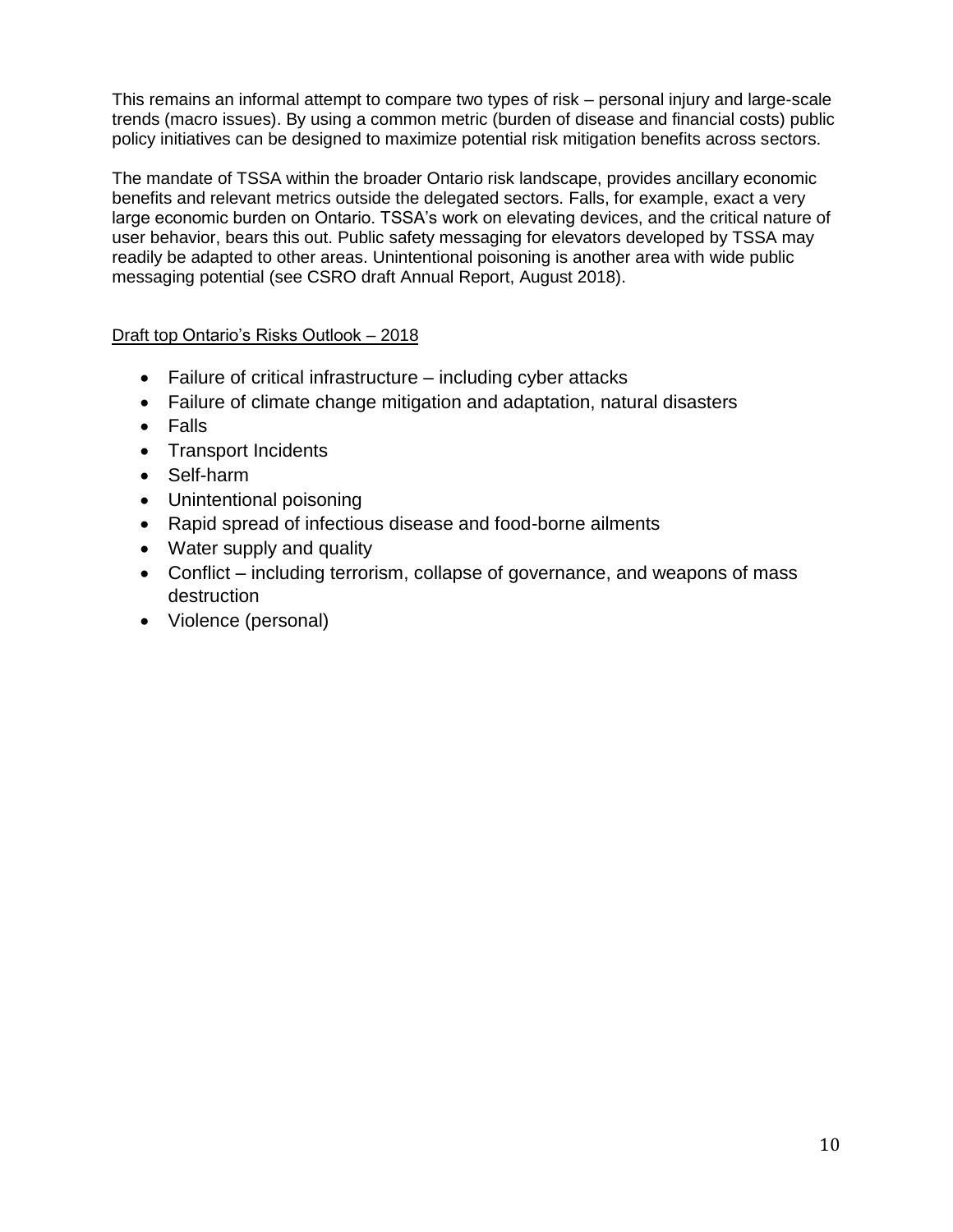# **Annex 1: Continuing to look at schools and hospitals**

#### [Updated from previous reviews]

Academic institutions and hospitals pose a unique challenge to TSSA. The facilities, mainly overseen and funded through provincial ministries, are subject to several over-lapping, and attimes conflicting demands. For example, the 2016 report by the Environmental Commissioner of Ontario highlights the disproportionate energy use by schools and hospitals (Fig 4.2 from ECO Report). The highly variable energy efficiency of these buildings is also noted (Fig 4.3 from ECO Report).

In *Conservation: Let's Get Serious* the Environmental Commissioner specifically highlights the need for greater conservation efforts in Ontario schools and hospitals. These activities need to be consistent with TSSA's Special Buildings pilot, as well as efforts to reduce potential CO poisoning (often through building improvements and upkeep).

The Toronto District School Board, as an example, says roughly 200 of its 588 schools require "urgent" repairs such as leaking roofs and old boilers. The Board has a \$3.4-billion maintenance backlog with some 23,000 listed repair requirements. [Values from 2016]

Schools and hospitals are particularly important as sites of vulnerable populations, and shelter locations for emergency planning efforts, e.g. climate adaptation and urban resilience. These buildings will receive greater focus for vulnerabilities and the need for them to operate during and after a storm, or emergency event.

The push for upkeep of schools and hospitals, remedying backlog issues, greater energy efficiency, resilience, and key function in emergency planning, all need to proceed in concert with efforts to reduce the risk of CO poisoning. Schools and hospitals present special challenges that need to be integrated with several other trends and new programming impacting the same buildings.

Similar to the catalytic role TSSA took in helping MGCS to address elevator availability, a multisector, multi-agency review of schools and hospitals may be warranted. This discussion was included in previous CSRO reports, and remains here to help track progress of building improvements.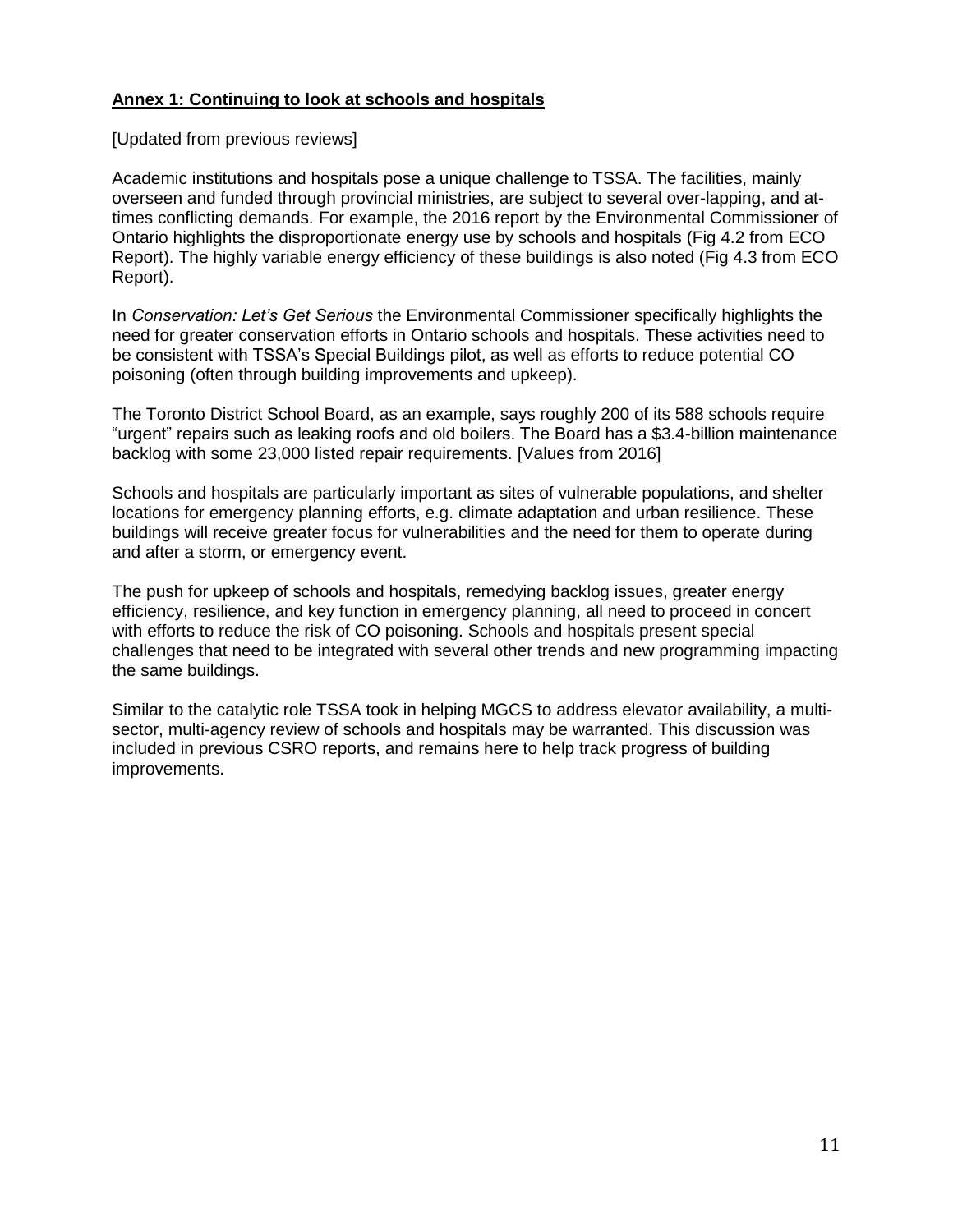

#### **Figures from, 'Conservation: Let's Get Serious. Annual Energy Progress Report – 2015/2016', Environmental Commissioner of Ontario, May 2016**

Figure 4.2: Square footage, energy, and GHG emissions by property type in 2011 as a percentage share of the total values reported.

Note: The floor area for Sewage Treatment and Water Treatment operations is not shown because energy consumption within these facilities is primarily influenced by the volume of water treated and not by the conditioned floor area.



Note: Energy Consumption is shown as equivalent watt-hours per heating degree day per square foot because both area and weather (heating degree day) influenced the amount of energy used within each Ontario school. The above histogram is based on energy data for over 4,600 buildings.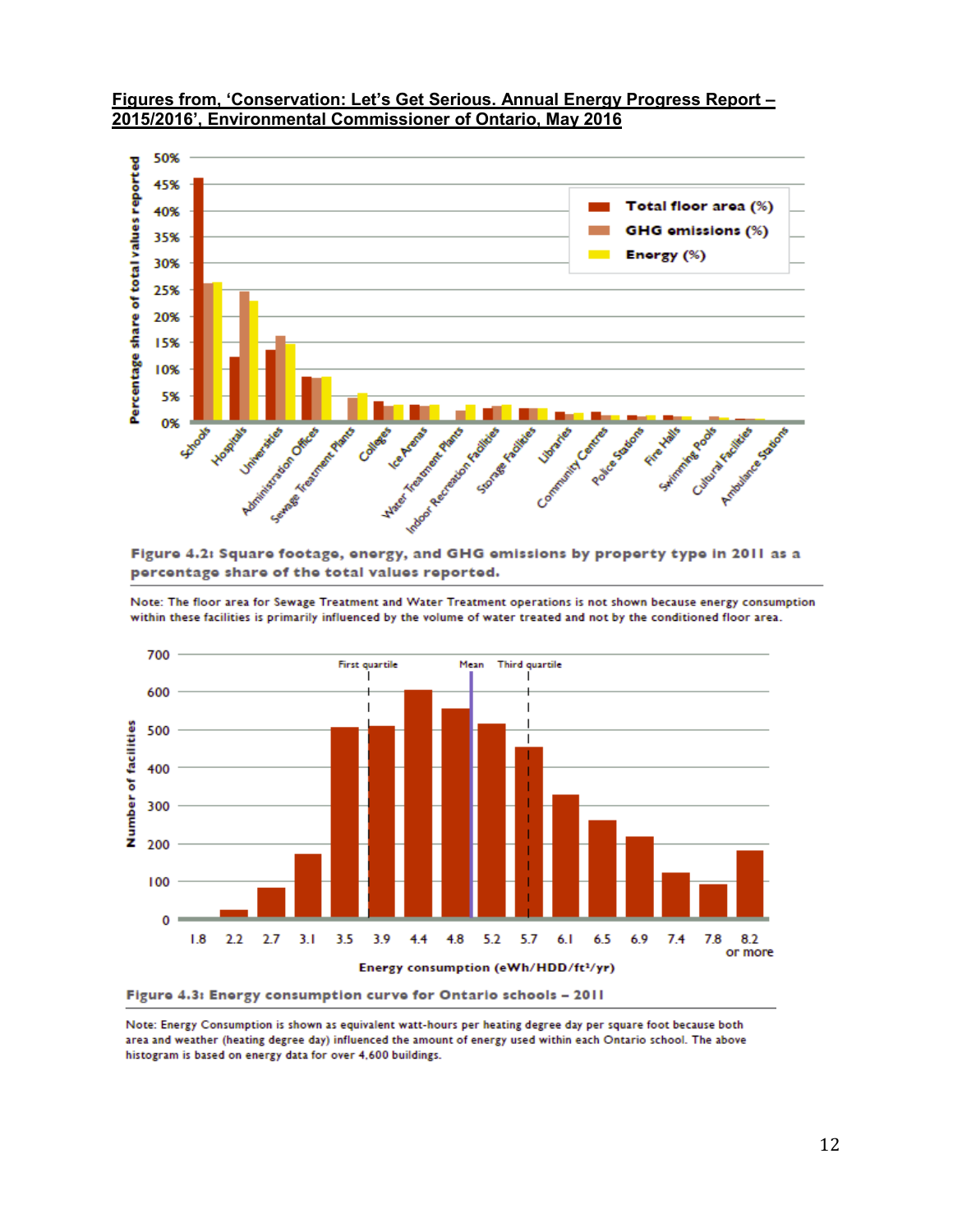### **Annex 2: Annual State of Public Safety Report - Background**

Adapted from previous reviews: This is TSSA's tenth enhanced Annual Public Safety Performance Report; now Annual State of Public Safety Report (ASPR). This is the 18<sup>th</sup> edition, and 5<sup>th</sup> in the current format. Publication of the ASPR is consistent with reporting requirements stipulated in the Technical Standards and Safety Act, 2000. The CSRO's mandate as amended October 25, 2010, includes "review, analyze and report on TSSA's annual safety performance reports."

#### General Overview

 $\overline{a}$ 

The ASPR provides an important state-of-the-Province risk benchmark. TSSA's mandated risk reduction efforts represent only about 0.1% of Ontario's fatality rate due to unintentional injuries. And even within TSSA's scope of oversight as stipulated in the Technical Standards and Safety Act, 2000, more than 95% of the residual risk of injury or fatality in some delegated sectors is caused by external factors, such as user behaviour, rather than inadequate regulatory systems. However the ASPR underpins the ability of regulated entities to enter into Public Safety Risk Management plans, as well as providing nascent analysis for emerging issues such as elevator availability and fuel supply.

TSSA's risk informed decision making (RIDM) framework and the term "risk of injury or fatality"<sup>3</sup> provides an objective, evidence-based assessment and decision-making approach that helps TSSA's Statutory Directors discharge and assess their regulatory responsibilities as trends and impacts can be readily monitored. The framework also enables development and monitoring of associated educational campaigns; and increasingly, expansion of risk reduction efforts to related activities, for example fuels and carbon monoxide poisoning in residences.

With application of ALARP (as low as reasonably practicable) principles TSSA classifies risk into 'Actionable Risks' (those where the risk acceptability criteria exceeds 1.00 FE/mpy for the general population, or 0.30 FE/mpy for sensitive sub-populations, e.g. residents of long-term care homes), and those risks 'Requiring Enhanced Monitoring' (below 1.00 FE/mpy for general public and below 0.30 for sensitive sub-populations). TSSA core activities are all below risks levels requiring enhanced monitoring.

The majority of the estimated overall risk under TSSA's review continues to be caused by external factors, largely related to carbon monoxide poisoning; most of this in residences. This highlights the need for TSSA to increasingly work with safety partners and ensure, where practical, clear articulation of understood scope of mandate, and general input into a broader multi-stakeholder discussion on collective public safety needs.

This year's ASPR provides the sixth year of the predictive measure, 'risk of injury or fatality,' to facilitate prediction of the expected injury burden during the course of the upcoming year as well as trend analysis over a rolling five or ten-year average. The metric enables cross-sector and cross-jurisdiction comparisons thereby providing a valuable public policy tool.

 $3$  RIDM – risk informed decision-making – is a general risk industry standard that originated in systems engineering. Complex systems and their human interactions, like amusement devices, ski hills, elevators, and fuel systems can be assessed through RIDM, and quantified by metrics like disability adjusted life year (DALY) or the simpler "risk of injury or fatality" (used within TSSA's ASPR beginning 2012/2013 edition – as well as 'fatality equivalent'). 'Risk of injury or fatality' denotes a consistent unit that enables comparison of risk across time, societies and activities.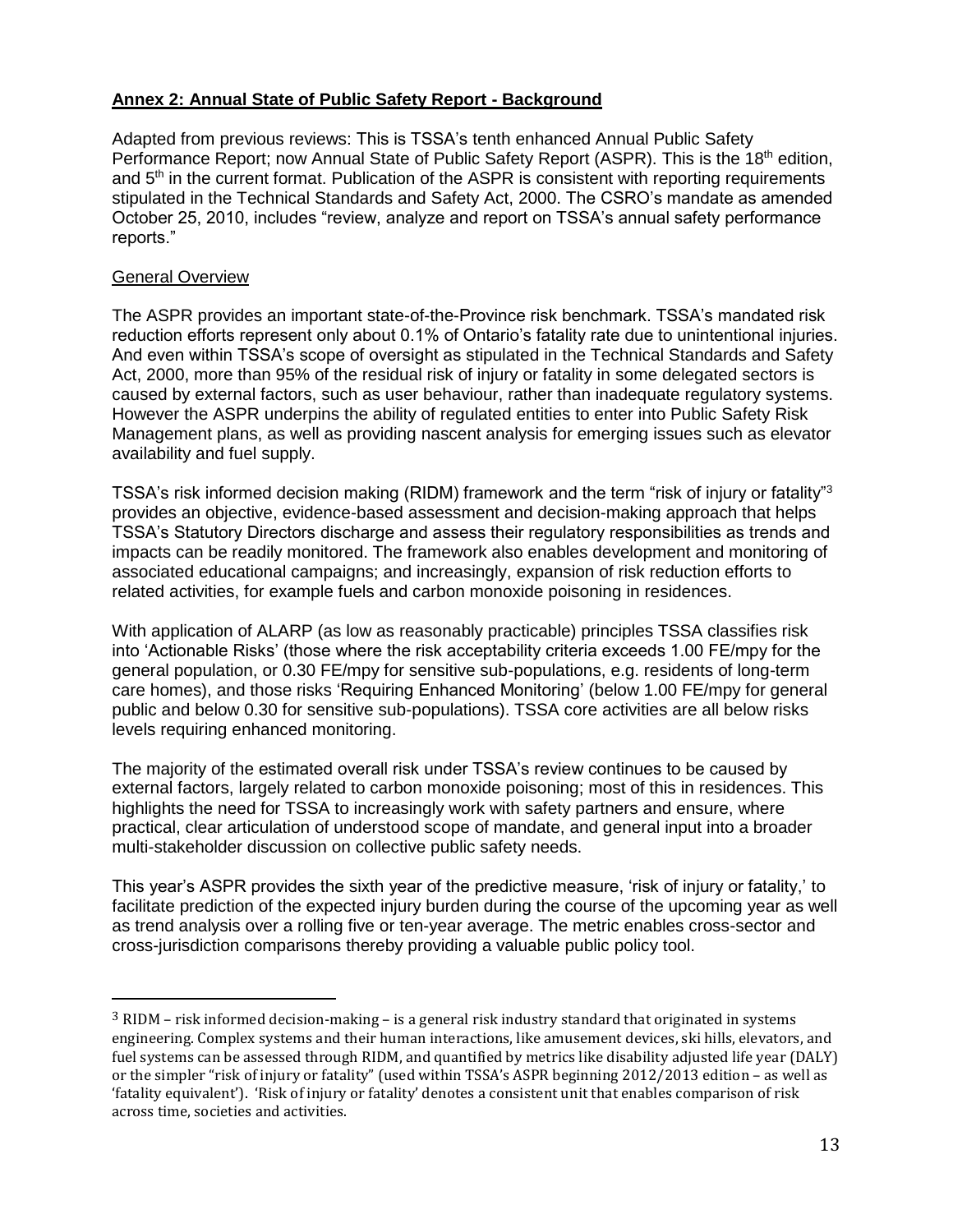Application of risk of injury or fatality is useful for TSSA's internal planning and programming as well as reviewing risk analysis across other sectors and jurisdictions. For example, work continues on harmonized North American fuels standards, and the assessment of risk in areas such as pipeline and rail safety, and newly emerging issues like autonomous vehicles.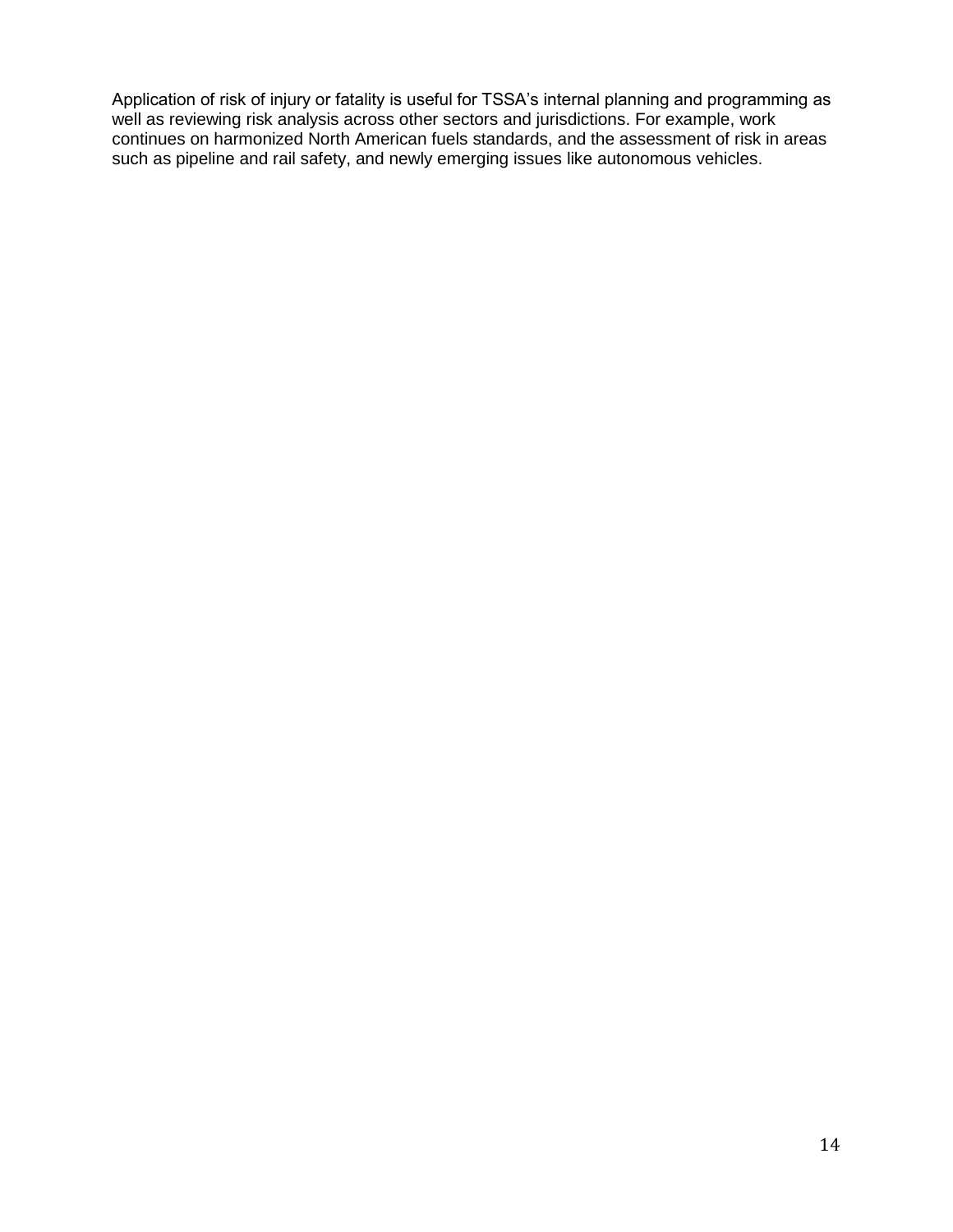# **Annex 3: State of Public Safety in Ontario – 2018 ASPR Summary**

ſ

| <b>STATE OF PUBLIC SAFETT IN ONTAINO</b><br><b>Top Safety Issues (2018)</b> |               |                                         |             |  |  |  |  |
|-----------------------------------------------------------------------------|---------------|-----------------------------------------|-------------|--|--|--|--|
|                                                                             |               |                                         |             |  |  |  |  |
| CO Risks in Apartments & Condominiums                                       | 5.32 FE/mpy   | Fuel Risks in Retirement and Long-      | 0.26 FE/mpy |  |  |  |  |
| <b>Fuel Risks in Private Dwellings</b>                                      | 3.73 FE/mpy   | <b>Term Care Homes</b>                  |             |  |  |  |  |
| Elevator Risks in Hospitals                                                 | 3.49 FE/mpy   | <b>Fuel Risks in Business Units</b>     | 0.73 FE/mpy |  |  |  |  |
| User Interactions on Elevators in                                           | $0.70$ FE/mpy | Fuel-related Fire Risks in Food Service | 0.61 FE/mpy |  |  |  |  |
| Retirement & Long-Term Care Homes                                           |               | Locations                               |             |  |  |  |  |
| Fuel Risks in Schools                                                       | 0.56 FE/mpy   |                                         |             |  |  |  |  |



|  | <b>Inspection Risk Spectrum (2018)</b> |     | <b>Inventory Risk Profile (2018)</b> |     |
|--|----------------------------------------|-----|--------------------------------------|-----|
|  | <b>Major Issues</b>                    | 1%  | <b>High Risk</b>                     | 196 |
|  |                                        |     | <b>Medium Risk</b>                   | 9%  |
|  | <b>Minor Issues</b>                    | 69% | <b>Low Risk</b>                      | 89% |
|  | <b>Fully</b>                           |     | Compliance Rate (2014 - 2018)        |     |
|  | <b>Compliant</b>                       | 30% | 32%                                  |     |

| <b>Health Impact</b> |                      |                                   |  |  |  |
|----------------------|----------------------|-----------------------------------|--|--|--|
| <b>Observed</b>      |                      | <b>Potential</b>                  |  |  |  |
| 0.46 FE/mpy          | $0.14$ FE/mpy        | $0.99$ FE/mpy                     |  |  |  |
| $(2008 - 2018)$      | (2018)               | (2018)                            |  |  |  |
| <b>Injury Burden</b> | <b>Injury Burden</b> | <b>Risk of Injury or Fatality</b> |  |  |  |

| Safety Numbers (Safety at a Glance) |                                                       |                                                                      |     |                   |  |  |
|-------------------------------------|-------------------------------------------------------|----------------------------------------------------------------------|-----|-------------------|--|--|
| <b>Reporting Period</b>             | <b>Incident &amp; Near-Miss</b><br><b>Occurrences</b> | <b>Non-Permanent</b><br><b>Permanent Injuries</b><br><b>Injuries</b> |     | <b>Fatalities</b> |  |  |
| $2008 - 2018$                       | 27,457                                                | 10,821                                                               | 499 | 57                |  |  |
| 2018                                | 2,827                                                 | 1,236                                                                | 35  |                   |  |  |

### STATE OF BURLIC SAFETY IN ONTARIO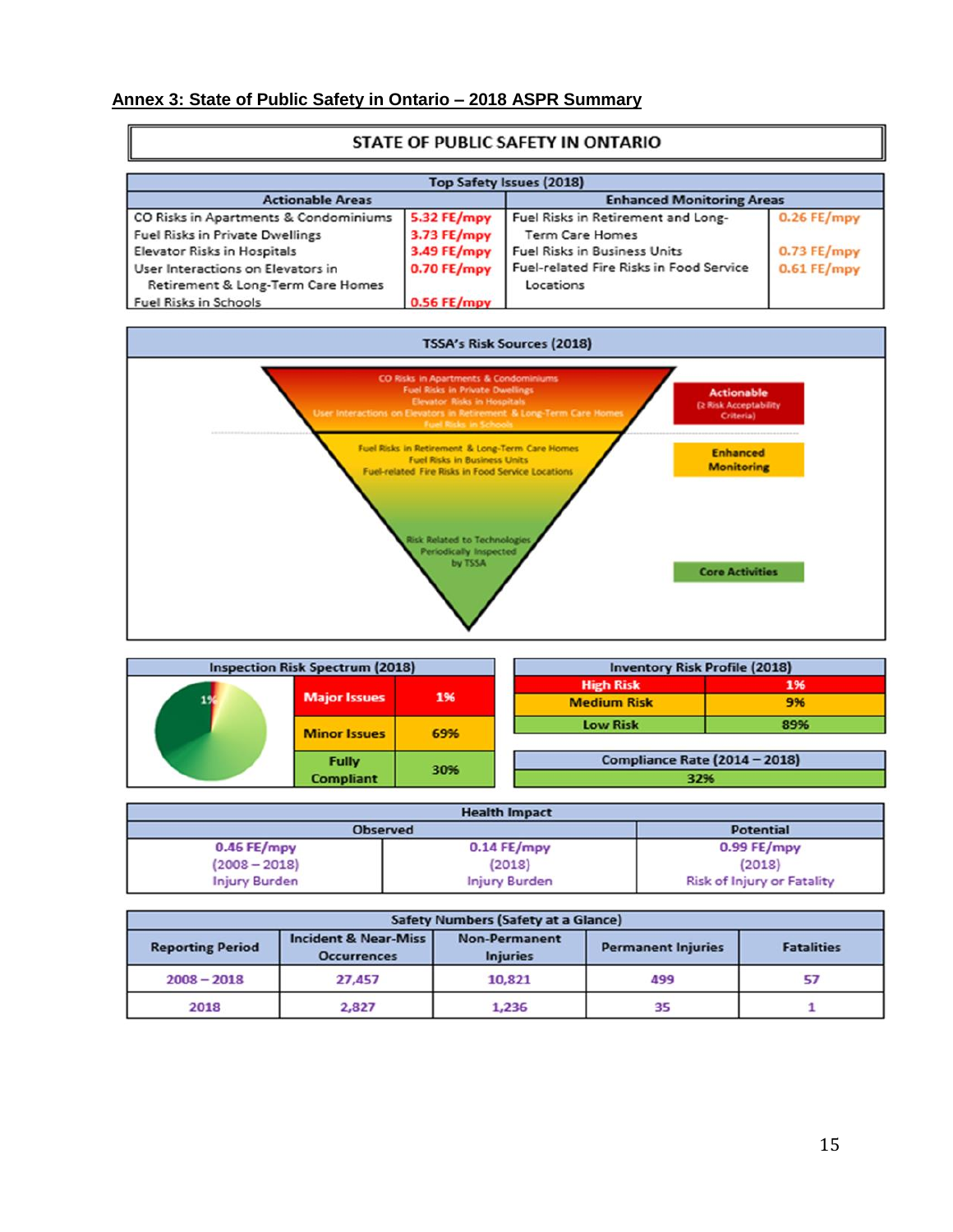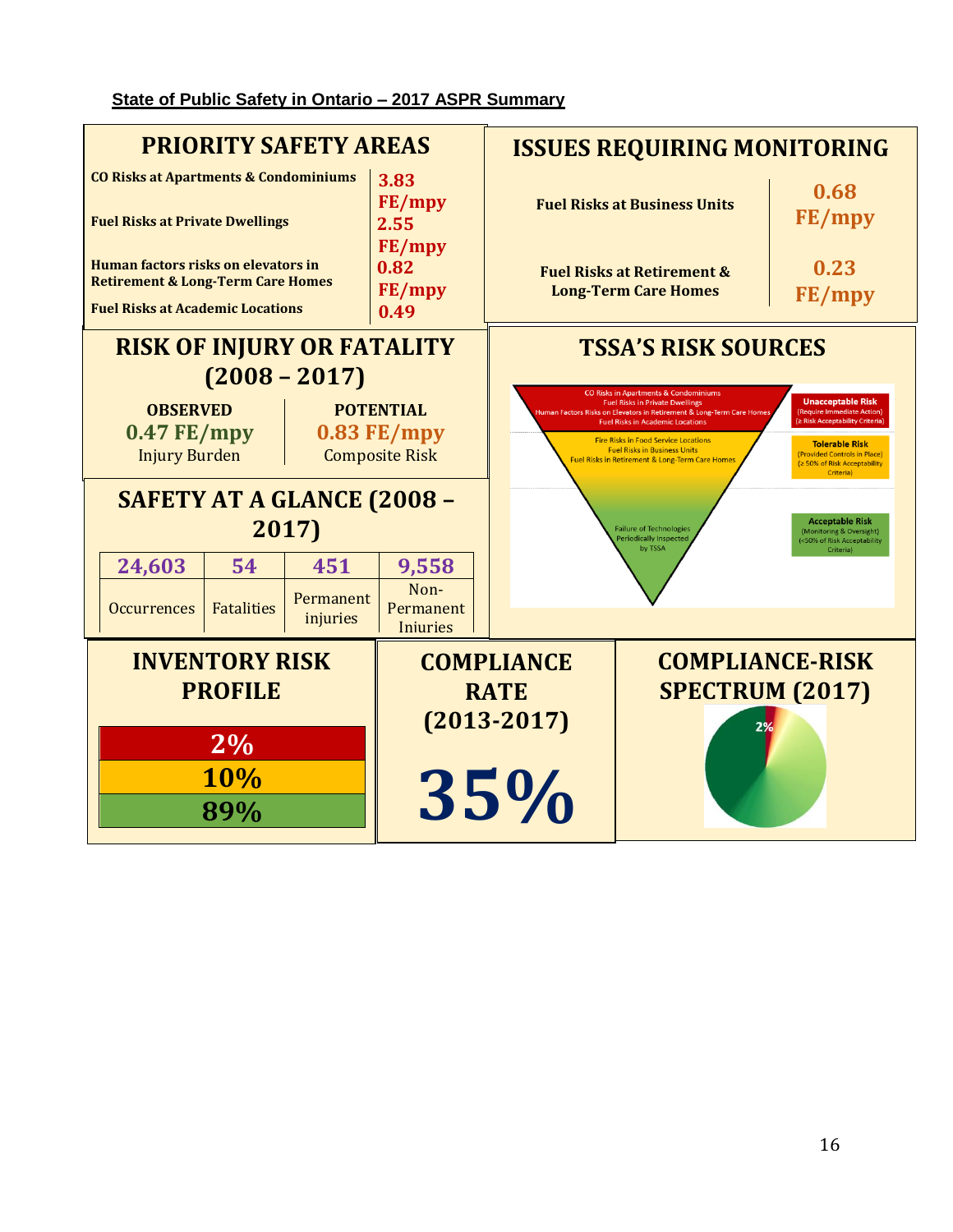# **Annex 4: Ontario Risks Outlook**

Introduced in the 2015 CSRO Annual Report a consolidated Ontario risks outlook is proposed as a way to help place risk in context. The risks combine the annual World Economic Forum's (WEF) Global Risks Report and Parachute Canada's latest assessment (Cost of Injury in Canada, 2015). The WEF Risks Report from 2015 to 2018 shifted slightly with greater risk identified from lack of climate adaptation and mitigation.

Ontario's main risks remain failure of critical infrastructure and failure to sufficiently adapt to extreme weather events. Risks to individuals remain falls, transport incidents and self harm (including accidental poisoning).

# **ONTARIO RISKS OUTLOOK – 2018 DRAFT**

- Failure of critical infrastructure including cyber attacks
- Failure of climate change mitigation and adaptation, natural disasters
- Falls
- Transport Incidents
- Self-harm
- Unintentional poisoning
- Rapid spread of infectious disease and food-borne ailments
- Water supply and quality
- Conflict including terrorism, collapse of governance, and weapons of mass destruction
- Violence (personal)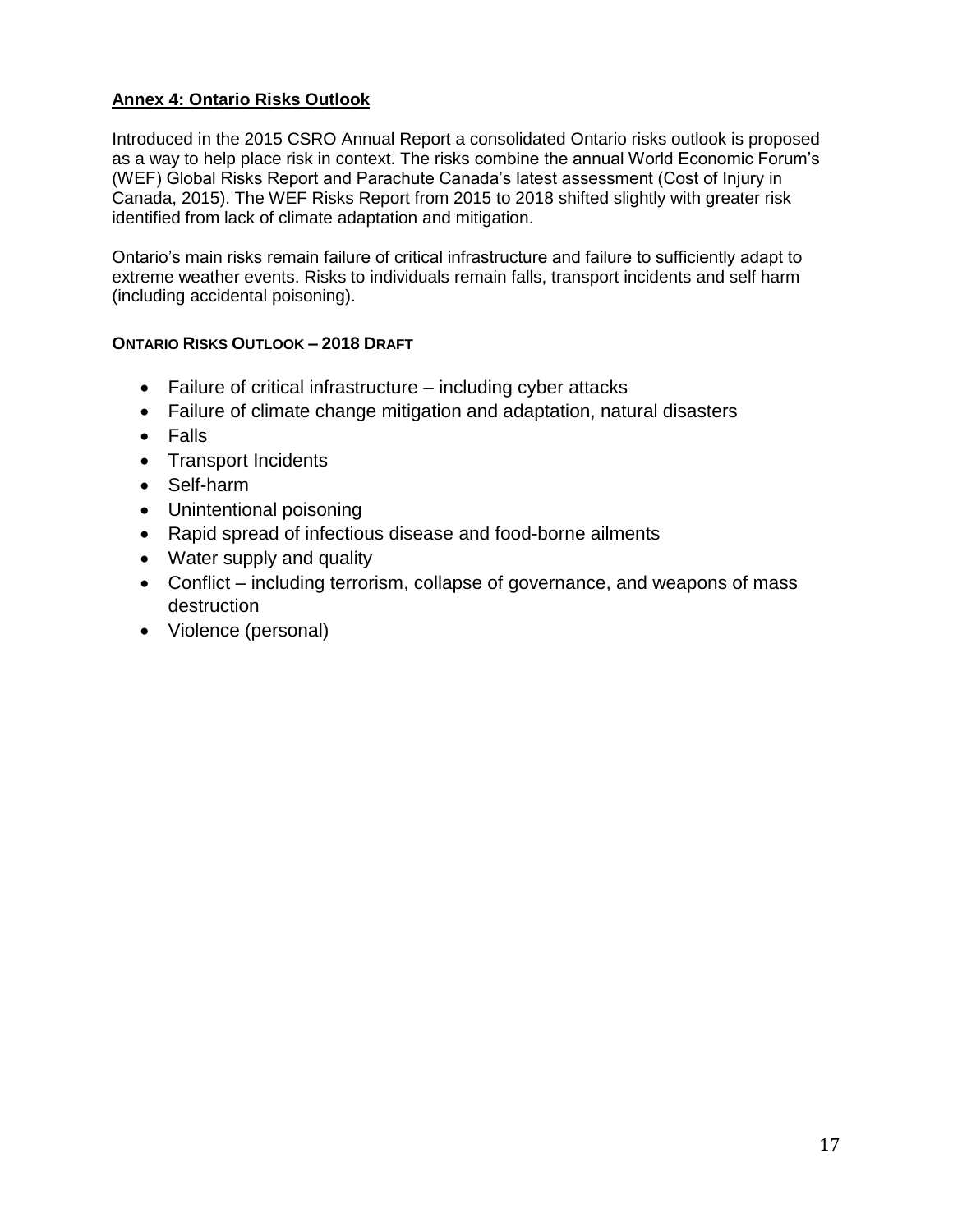### **ONTARIO RISKS OUTLOOK – 2017 DRAFT**

- Failure of climate change adaptation and mitigation extreme weather events
- Failure of critical infrastructure including cyber-attacks and data theft
- Falls
- Transport Incidents
- Self-harm
- Unintentional poisoning
- Water crises
- Conflict including terrorism, collapse of governance, and weapons of mass destruction
- Spread of infectious disease
- Violence (personal)

#### **ONTARIO RISKS OUTLOOK – 2016 DRAFT**

- Failure of critical infrastructure including cyber-attacks and data theft
- Failure of climate change adaptation and mitigation extreme weather events
- Falls
- Transport Incidents
- Self-harm
- Unintentional poisoning
- Water crises
- Spread of infectious disease
- Conflict including terrorism, collapse of governance, and weapons of mass destruction
- Violence (personal)

#### **ONTARIO RISKS OUTLOOK – 2015 DRAFT**

- Failure of critical infrastructure including cyber-attacks
- Failure of climate change adaptation extreme weather events
- Falls
- Transport Incidents
- Self-harm
- Unintentional poisoning
- Spread of infectious disease
- Water crises
- Conflict including terrorism, collapse of governance, and weapons of mass destruction
- Violence (personal)